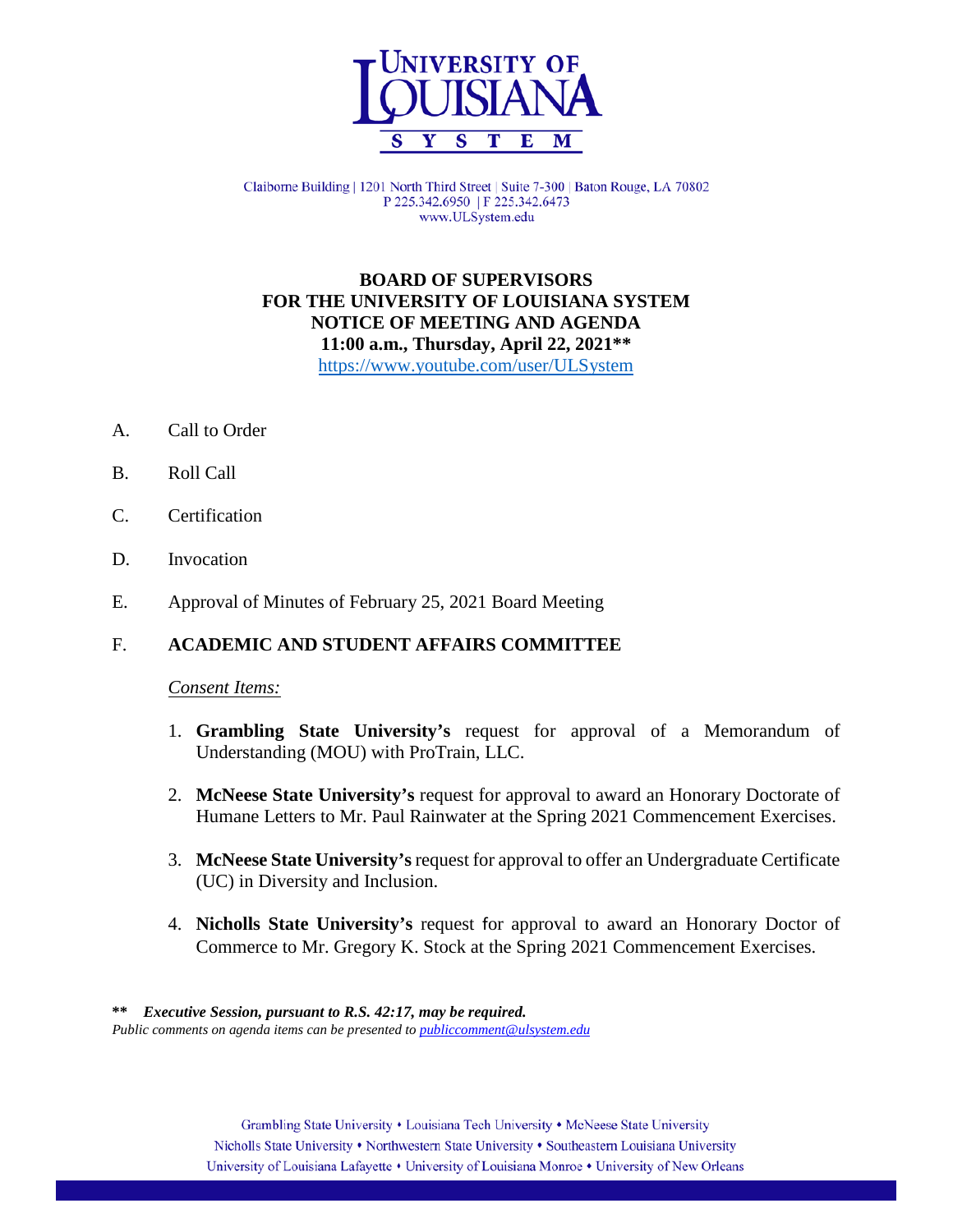Board of Supervisors for the University of Louisiana System Agenda April 22, 2021 Page 2

- 5. **Northwestern State University's** request for approval to enter into a Memorandum of Understanding (MOU) with Caddo Career and Technical Center.
- 6. **Northwestern State University's** request for approval to enter into a Transfer Articulation Agreement with Bossier Parish Community College (BPCC).
- 7. **Northwestern State University's** request for approval of a School Affiliation Agreement with Rapides Regional Medical Center.
- 8. **Northwestern State University's** request for approval to convert Post-Baccalaureate Certificates (PBC) in CoNSAH (College of Nursing and School of Allied Health) to Undergraduate Certificates (UC).
- 9. **Northwestern State University's** request to transition the Bachelor of Science in Theatre – Design and Technology Concentration to a Bachelor of Fine Arts in Production and Design.
- 10. **University of Louisiana at Lafayette's** request for approval to award an Honorary Doctor of Nursing Practice to Mr. James Devin Moncus at the Spring 2021 Commencement Exercises.
- 11. **University of Louisiana at Lafayette's** request for approval to offer an Undergraduate Certificate (UC) in Geographic Information Systems.
- 12. **University of Louisiana at Lafayette's** request for approval to offer a Graduate Certificate (GC) in Population Health, Public Health Education and Promotion.
- 13. **University of Louisiana at Monroe's** request for approval of a Memorandum of Understanding (MOU) with Bossier Parish Community College (BPCC).
- 14. **University of Louisiana at Monroe's** request for approval to terminate the Post-Baccalaureate Certificate (PBC) in Autism Spectrum Disorders.
- 15. **University of New Orleans'** request for approval to award an Honorary Doctorate of Humane Letters to Dr. Raphael Cassimere, Jr. at the Spring 2021 Commencement Exercises.

## *Discussion/Action*

- 16. Faculty and Student Spotlights
- 17. Other Business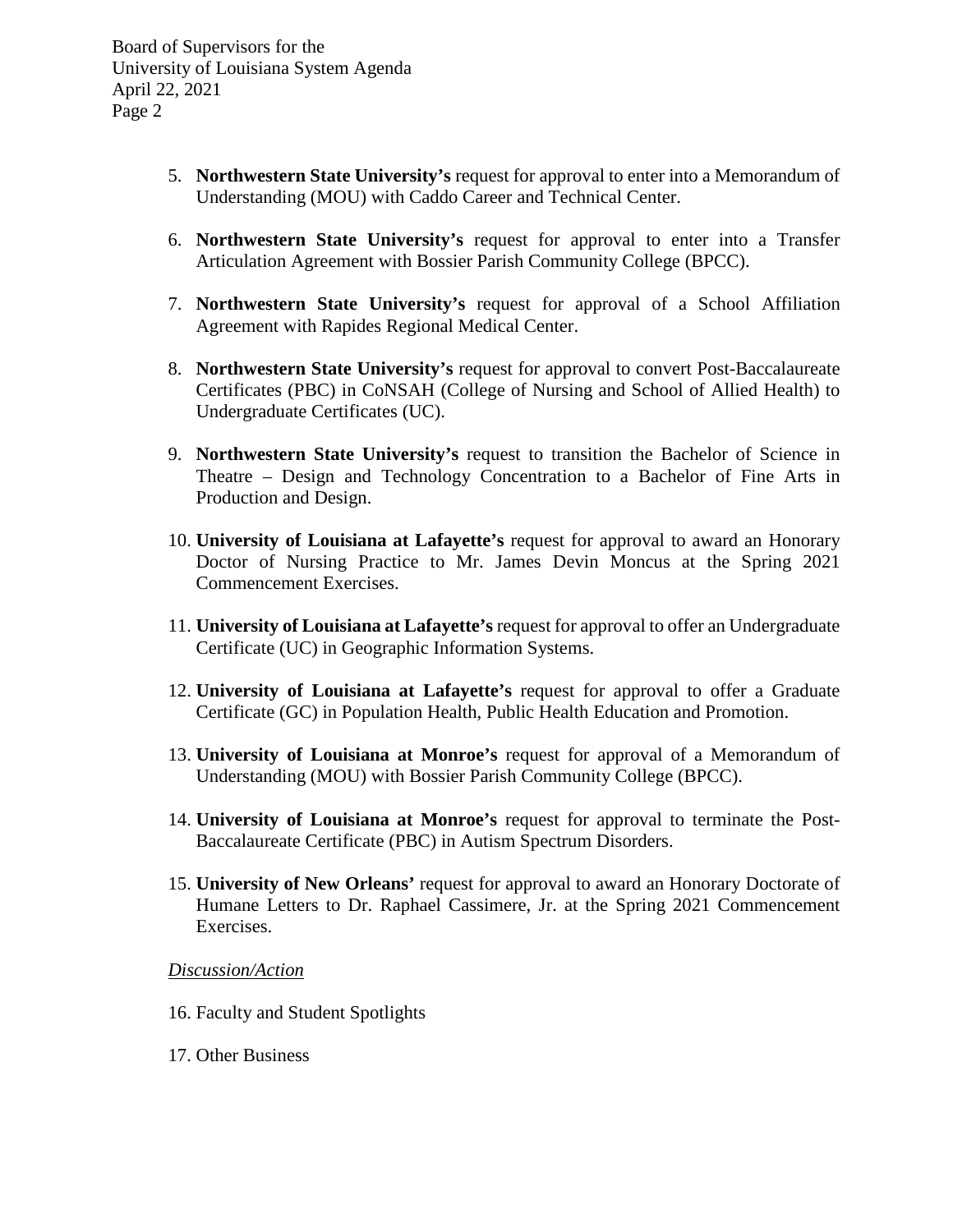Board of Supervisors for the University of Louisiana System Agenda April 22, 2021 Page 3

# G. **ATHLETIC COMMITTEE**

### *Consent Items:*

- 1. **Louisiana Tech University's** request for approval of a contract with Mr. David Mackie, Assistant Football Coach/Safeties Coach, between Louisiana Tech University and Louisiana Tech University Foundation, effective March 1, 2021.
- 2. **Louisiana Tech University's** request for approval of a contract with Mr. Perry Lee Carter, Assistant Football Coach/Cornerbacks Coach, between Louisiana Tech University and Louisiana Tech University Foundation, effective April 1, 2021.
- 3. **Louisiana Tech University's** request for approval of a contract with Mr. Louis Lee Holtz III, Assistant Football Coach/Inside Receivers Coach, between Louisiana Tech University and Louisiana Tech University Foundation, effective March 1, 2021.
- 4. **Louisiana Tech University's** request for approval of a contract with Mr. Pacifico David DeGuglielmo, Assistant Football Coach/Offensive Line Coach, between Louisiana Tech University and Louisiana Tech University Foundation, effective March 1, 2021.
- 5. **McNeese State University's** request for approval of a contract with Mr. John Aiken, Head Men's Basketball Coach, effective April 1, 2021.
- 6. **McNeese State University's** request for approval of a contract with Mr. Lynn Kennedy, Head Women's Basketball Coach, effective April 1, 2021.
- 7. **Northwestern State University's** request for approval of a contract with Mr. Sean Kiracofe, Head Women's Volleyball Coach, effective March 1, 2021.
- 8. **University of Louisiana at Lafayette's** request for approval of amended Contracts for Employment for various coaches.
- 9. **Other Business** Update on Title IX Reporting and Morality Clauses

## H. **FACILITIES PLANNING COMMITTEE**

*Consent Items:*

1. **Northwestern State University's** request for approval to enter into a Ground Lease Agreement with the Northwestern State University Foundation (NSUF) to obtain and install artificial turf on the football field at Harry Turpin Stadium, pursuant to La. R.S. 17:3361.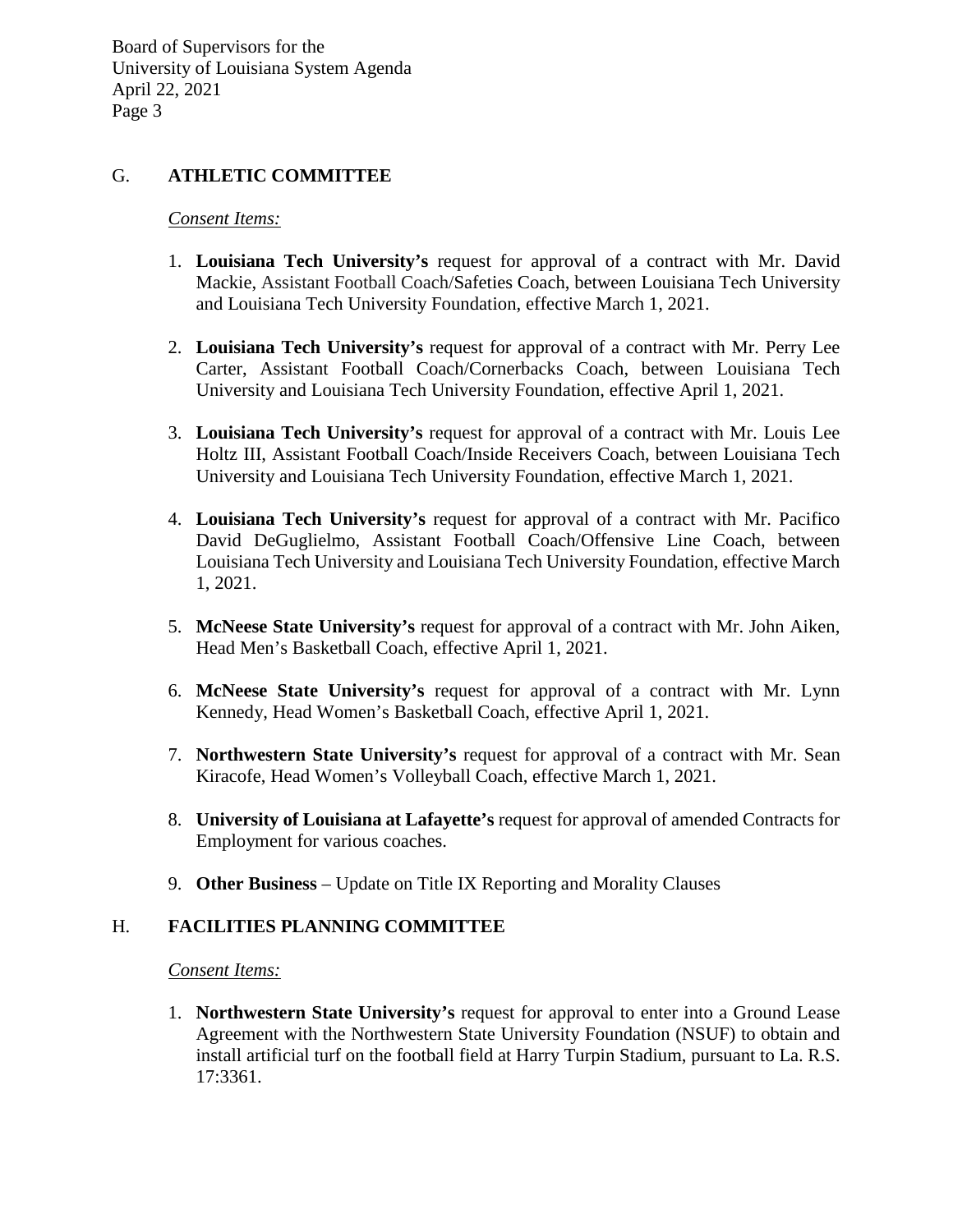Board of Supervisors for the University of Louisiana System Agenda April 22, 2021 Page 4

- 2. **University of Louisiana at Lafayette's** request for approval to demolish the Research Greenhouse Number 1 as the result of damage suffered from Hurricane Delta.
- 3. Other Business

# I. **FINANCE COMMITTEE**

### *Consent Items:*

- 1. **Grambling State University's** request for approval to seek matching funds from the Louisiana Board of Regents for Endowed Scholarships:
	- a. Doug Williams Peyback Endowed Scholarship
	- b. The Shade Room First Generation Endowed Scholarship
	- c. Origin Bank First Generation Endowed Scholarship
	- d. Reverend E. Edward Jones, Sr. and Mrs. Leslie A. Jones Endowed Student Scholarship
	- e. Diageo North America, Inc. Endowed Scholarship Fund
	- f. Mr. Truitt Lowery and Mrs. Eleanor Wayne Lowery Endowed Student Scholarship
	- g. Dr. Neari F. Warner Endowed Student Scholarship
	- h. SGA Centennial Campaign Endowed Scholarship
	- i. The Perry D. and Monica Kennedy Jones Endowed Student Scholarship
	- j. Annie McConnell Brown Endowed Scholarship
	- k. The Tiger Marching Band Endowed Scholarship
	- l. The Doris Moses-Perseverance Scholarship
	- m. Miechelle O. Willis Endowed Student Athletic Scholarship
- 2. **Louisiana Tech University's** request for approval to amend and extend the University's lease agreement for the University's foodservice operations and facilities with Aramark Educational Services, LLC, for an additional twelve- (12) year period beyond the current term ending June 30, 2024.
- 3. **Louisiana Tech University's** request for approval to amend the University's existing lease agreement with Barnes & Noble College Booksellers, LLC, and implement the First Day Complete Equitable Access Program.
- 4. **Nicholls State University's** request for approval to amend and extend the University's existing lease agreement with Barnes & Noble College Booksellers, LLC, and implement the First Day Complete Equitable Access Program.
- 5. **University of Louisiana System's** recommendation to approve Campus Housing and Meal Plan Rates, Auxiliary Rates, Energy Surcharge, and Non-Governmental Charges for Academic Year 2021-22.